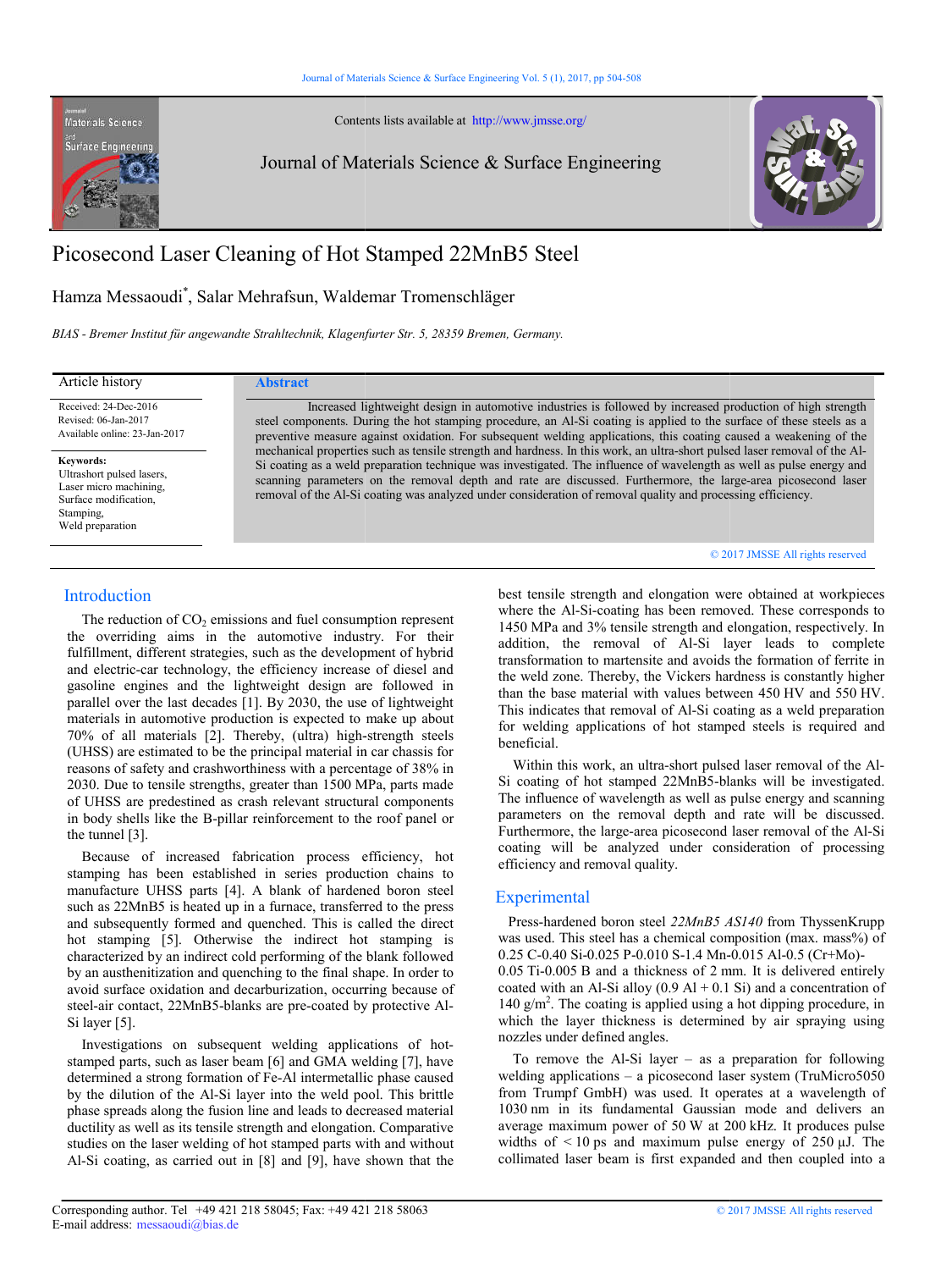frequency conversion system (Xiton box from Xiton), which frequency conversion system (Xiton box from Xiton), which allows the second harmonic generation (wavelength of 515 nm) in a separated optical path. Thereby, the maximum average power is a separated optical path. Thereby, the maximum average power is about 33 W and the maximum pulse energy is  $150 \mu$ J. Depending on the used wavelength the collimated beam is coupled into one of on the used wavelength the collimated beam is coupled into one of two programmable galvanometer scanners (HurriScan 14 from ScanLab), which enable process speeds up to 12 m/s. The orthogonal arrangement of the scanner mirrors directs the beam orthogonal arrangement of the scanner mirrors directs the beam<br>down towards the workpiece using an F-Theta lens (160 mm focal length). This enables both a large scan fields (100 mm x 100 mm) and a small focused laser spot sizes  $(48 \mu m)$  and  $24 \mu m$ , for 1030 nm and 515 nm, respectively) at perpendicular incidence of 1030 nm and 515 nm, respectively) at perpendicular incidence of the laser beam. To adjust the focal plane, the workpiece is mounted on a z-axis.

 Throughout this work, different parameters were varied, with the aim to determine their influences. These are illustrated in Throughout this work, different parameters were varied, with the aim to determine their influences. These are illustrated in Table 1. Thereby, pulse duration  $t_p$ , pulse repetition rate  $f_{\text{Rep}}$  and the focal position  $\Delta z$  were kept constant at 6 ps, 200 kHz and 0 mm, respectively.

| <b>Table 1:</b> Varied parameters of ps-laser ablation |                |                |                     |
|--------------------------------------------------------|----------------|----------------|---------------------|
| Parameters                                             | Unit           | at 1030 nm     | at $515 \text{ nm}$ |
| Pulse energy $E_p$                                     | μJ             | $5 \t30$       | $3 \cdot 40$        |
| Number of pulses $N_p$                                 | $\blacksquare$ | $1 \dots 1000$ | $1 \dots 1000$      |
| Number of scans $N_s$                                  | ۰              | $1 - 500$      | 1500                |
| Scan speed $v_{\text{scan}}$                           | mm/s           | $100 - 10000$  | 14000               |

 The investigations were carried out for single spots, line scans The investigations were carried out for single spots, line scans<br>as well for large areas with the aim to determine the wavelengthdependent removal quality and efficiency. The resulting width, depth and topography of ps-laser ablated parts were evaluated using different methods: removal quality and efficiency. The resulting width, topography of ps-laser ablated parts were evaluated<br>ent methods:<br>confocal microscopy to analyze the surface quality<br>o obtain 3D-profiles.<br>s-section analysis – as destruc

- Laser confocal microscopy to analyze the surface quality and to obtain 3D-profiles.
- Cross-section analysis as destructive testing method to determine the ablation geometries (width and depth) as well as the ablation homogeneities.
- Energy dispersive spectroscopy (EDS) for element analysis at the ablated surfaces.

# Results

#### *Characterization of the Al-Si coating*

 The topographical analysis of the Al-Si coating surface, as illustrated in Fig. 1, shows an inhomogeneous distribution of coating at the surface as well as in the depth. Framine the ablation geometries (width and depth) as well<br>the ablation homogeneities.<br>ergy dispersive spectroscopy (EDS) for element analysis<br>the ablated surfaces.<br>rization of the Al-Si coating<br>poperaphical analysis of the



Messaoudi 2016

**Figure 1:** 3D-Surface topography profiles of the Al-Si coating (above) and cross-section of the hot stamped steel (below)

roughness  $R_a$  and the maximum height  $R_z$  were found to be 2.5  $\mu$ m  $\pm$  0.35  $\mu$ m and 28  $\mu$ m  $\pm$  6.8  $\mu$ m, respectively. The crosssection (Fig. 1-below) shows the microstructure of the hot stamped section (Fig. 1-below) shows the microstructure of the hot stamped 22MnB5 steel. The measured average thickness of the Al-Si layer  $(d_{\text{AISi}})$  amounts 33  $\mu$ m  $\pm$  8  $\mu$ m. Besides the coating nonhomogeneity, pores and micro-cracks could be observed. Between Al-Si layer and base material a 7 µm thick intermetallic compound is located. It consists of FeAl<sub>3</sub> and Fe<sub>2</sub>Al<sub>5</sub> and has the function of enhancing the hardness. These AlSi-phases are formed during the austenitization (under temperatures greater than 650 °C) due to diffusion processes that occur at the interface between the base steel material and the coating. They lead not only to a hardness increase [10] but also to a higher crack initiation and propagation [11]. Following the DIN EN ISO 4287 the calculated arithmetic mean cracks could be observed. Between 7  $\mu$ m thick intermetallic compound<br>and  $Fe<sub>2</sub>Al<sub>5</sub>$  and has the function of

#### *Ablation behavior at λ = 1030 nm*

To characterize the interaction between ps-Laser pulses and Al-Si surface, the workpiece was first irradiated under a fixed exposure, where only pulse energy  $E_p$  and number of pulses  $N_p$ were varied. As a result of the interaction, measured spot diameters (mostly observed after  $N_p > 2$  pulses) between 39  $\mu$ m and 55  $\mu$ m have been measured, which increase linearly with the number of pulses  $N_p$ . However, a notable material removal has been observed first for  $N_p > 100$  pulses with values between  $0.5 \cdot 10^{-5}$  mm<sup>3</sup> and  $3 \cdot 10^{-5}$  mm<sup>3</sup>, as illustrated in Fig. 2. Thereby, it  $_{p}$  and  $E_{p}$  are, the more material



**Figure 2**: Removal volume at single ablation spots in dependence of the pulse energy Ep at 100, 250 and 500 pulses



**Figure 3**: 3D-Profiles of ablated surfaces in dependence of  $E_p$  after laser irradiation at fixed exposure with  $N_p = 500$  pulses (a) and at scanning mode of single lines with  $v_{\text{scan}} = 1 \text{ m/s}$  and  $N_s = 100 \text{ (b)}$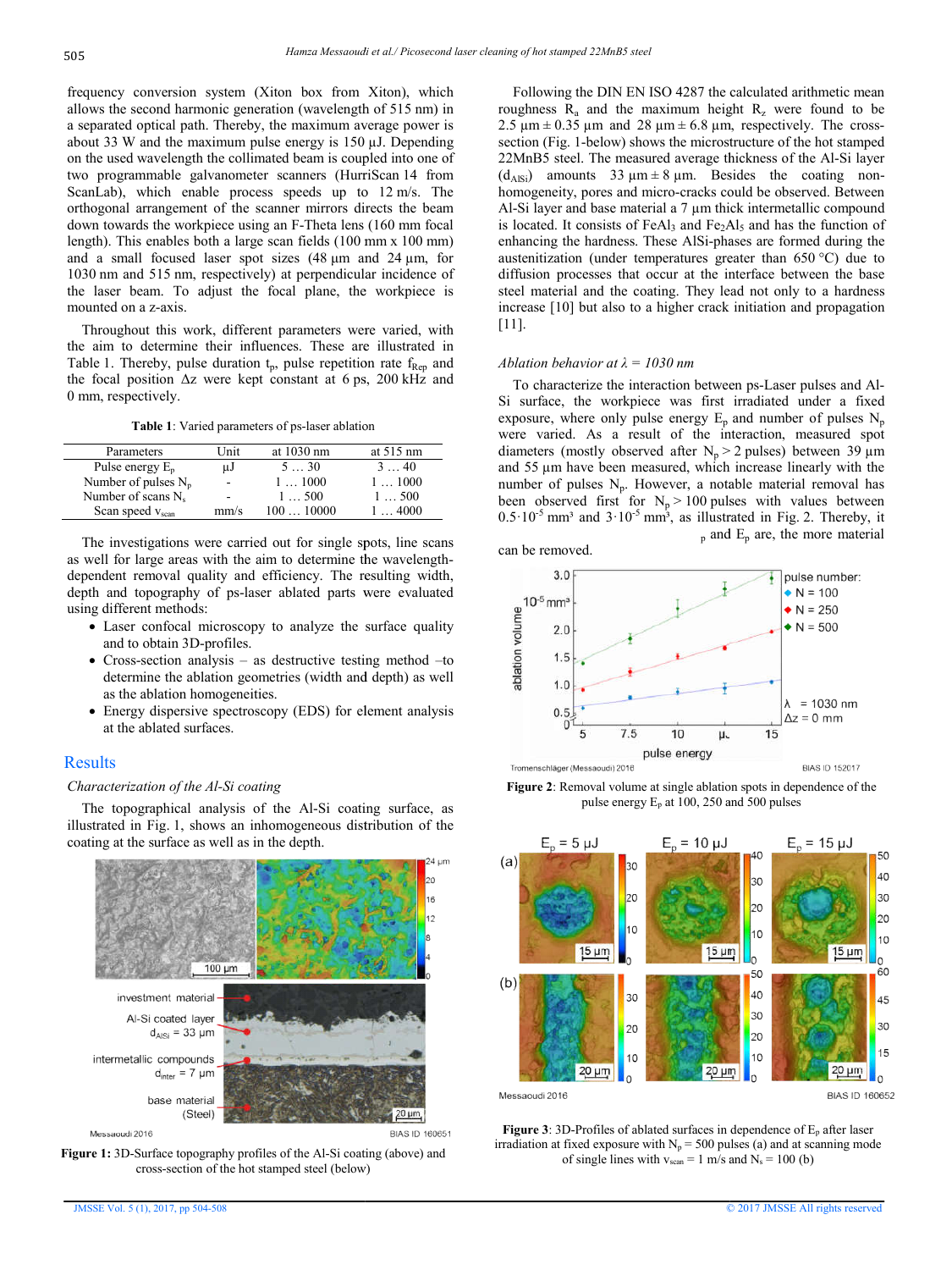The surface characterization of ablated spots shows the thermal impact as the result of increased pulse energy (see Fig. 3.a). Due to coating non-homogeneities, the roughness of the Al-Si surface caused an inhomogeneous absorption of laser light, which results in a non-uniform material removal. This effect becomes stronger in a non-uniform material removal. This effect becomes stronger at higher laser energy input. At  $E_p = 5 \mu J$ , the maximum height  $R_z$ on the ablation plane does not exceed 15  $\mu$ m, while  $R_z$  does not fall below 25  $\mu$ m at  $E_p > 10 \mu$ J and reaches values larger than  $45 \mu m$  at 15  $\mu$ J. Here the central parts of the removal spot are preferably stronger ablated than outer parts due to the Gaussian intensity distribution at the surface. The same is observed during the scanning of single lines. Fig. 3.b shows exemplary the removal lines after 100 scans at scan speed of 1 m/s. The higher the pulse energy is, the broader and more inhomogeneous is the material removal.



**Figure 4:** The removal depth in dependence of scan velocity v<sub>scan</sub> and number of scans N<sub>s</sub> at  $E_p = 7.5 \mu J$ ; The red bar indicates the typical thickness of the Al-Si layer (cf. fig. 1) to be ablated

Figure 4 shows exemplarily the influence of number of scans  $N_s$ and scan velocity  $v_{\text{scan}}$  on the resulting removal depth at a constant pulse energy  $E_p = 7.5 \mu J$ . To remove the Al-Si layer (indicated by pulse energy  $E_p = 7.5 \mu J$ . To remove the Al-Si layer (indicated by the light red bar), as shown in Fig. 4, the number of scans N<sub>s</sub> increases with the scan velocity from 17 scans, 170 scans to 670 scans at  $v_{\text{scan}}$  of 0.1 m/s, 1 m/s and 4 m/s, respectively. For a processing distance of e.g. 1 mm, a constant machining time of  $170 \text{ ms} \pm 5 \text{ ms}$  can be ascertained. e.g. 1 mm, a constant machining time of scertained.<br>considering the total input energy, which ccumulated energy per unit length  $S_E$ :

 When additionally, considering the total input energy, which can be defined as the accumulated energy per unit length  $S_E$ :

$$
S_E = N_S \cdot \frac{E_p \cdot f_{rep}}{v_{scan}} \left[ \frac{\text{mJ}}{\text{mm}} \right],
$$
 (1)

it becomes apparent that the total input energy needed to remove the coating layer is mainly dependent on the pulse energy. At  $E_p = 7.5 \mu J$ , a minimum S<sub>E</sub>-value of  $255.75 \pm 7.65 \text{ mJ/mm}$  is required independent on the applied scan velocity and scan repetitions. is that the total input energy needed to remove<br>is mainly dependent on the pulse energy. At<br>nimum  $S_E$ -value of  $255.75 \pm 7.65$  mJ/mm is

 In Fig. 5, the removal depth is illustrated in dependence of In Fig. 5, the removal depth is illustrated in dependence of accumulated energy per unit length  $S_E$  and the pulse energy  $E_p$ . It has to be noticed that each determined  $S<sub>E</sub>$  value pertains to specific pulse energy and was obtained from several combinations of scan has to be noticed that each determined  $S_E$  value pertains to specific pulse energy and was obtained from several combinations of scan velocities  $v_{scan}$  and number of scan  $N_s$ . For the ablation of the Al-Si layer and the underlying intermetallic compounds minimum  $S_E$ values ranging between 200 mJ/mm and 380 mJ/mm at pulse energies from 5 µJ to 15 µJ are required. It can therefore be stated that the higher the pulse energy is the more energy input per unit length is needed.



per unit length  $S_E$  for different pulse energies  $E_p$ ; the light red bar assigns a removal depth around 40 μm Figure 5: Measured removal depths at  $\lambda = 1030$  nm as function of energy

#### *Ablation behavior at λ = 515 nm*

 Due to equal focal lengths of 160 mm of the used f f-theta lenses, the focus spot size of the generated second harmonic (515 nm) is 24  $\mu$ m, which is half of that of the fundamental wavelength. Knowing that the maximum pulse energy is  $150 \mu J$ , the maximum intensity at the Al-Si surface is about  $26.5 \text{ MW/cm}^2$  (10 times higher than the intensities at  $\lambda = 1030$  nm). Nevertheless, a surface modification was detected first at pulse energies  $E_p > 9 \mu J$  and at pulse numbers  $N_p$  > 100.

The ablated spots ranged between  $20 \mu m$  and  $60 \mu m$  in diameter. To ensure a degree of pulse overlap greater than 60%, the scan speed for the removal at  $\lambda = 515$  nm was limited to 2 m/s. As observed with the fundamental wavelength, the pulse energy strongly influences the geometry of the removed lines; both depth and width increase with rising pulse energies.



**Figure 6:** Measured removal depths at  $\lambda = 515$  nm as function of energy per unit length SE for different pulse energies E Ep

 Despite the smaller spot size in focus plane, the used pulse energies necessary for the material ablation at 515 nm were found to be almost 2 times higher than those at 1030 nm. This effect is reflected also on the required energies per unit length. For the reflected also on the required energies per unit length. For the ablation of the 40  $\mu$ m-layer an S<sub>E</sub> of about 600 mJ/mm is necessary at pulse energy of 15  $\mu$ J; whereas at E<sub>p</sub> = 21  $\mu$ J about 720 mJ/mm are needed (see Fig. 6).

#### *Large area material removal*

 For an efficient large area removal of the Al Al-Si layer and the underlying intermetallic compounds, the lateral overlap between two scan lines should be identified. For that, the hatching distance between single scan lines has been varied between 5  $\mu$ m and 20  $\mu$ m. As can be seen in Fig. 7, a lateral overlap  $d_y$  of 10  $\mu$ m (for both wavelengths 1030 nm and 515 nm) was found to be suitable for a smooth removal. Apart from that, the removal was found to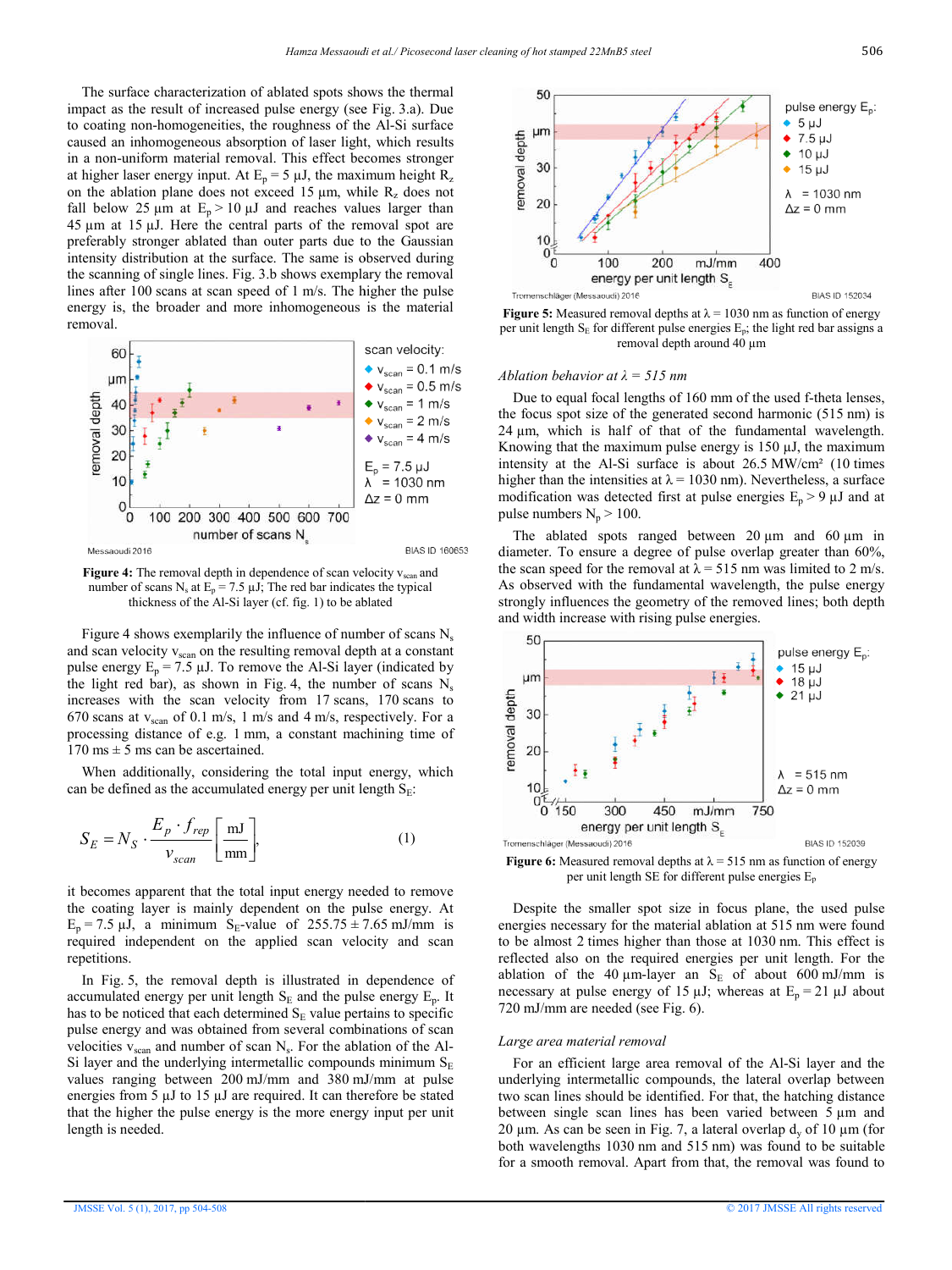be non-uniform due to insufficient overlap  $(d_y > 10 \mu m)$  or heat accumulation effects  $(d_v < 10 \mu m)$ .



**Figure 7:** Influence of lateral overlap d<sub>y</sub> on the homogeneity of large-area removal at  $λ = 1030$  nm (above) and at  $λ = 515$  nm (below); the red arrows indicate the scan direction

As mentioned before, the Al-Si layer can be entirely removed at required energies per unit length depending on the pulse energy. This can be realized using either slow scan speeds and low number required energies per unit length depending on the pulse energy.<br>This can be realized using either slow scan speeds and low number<br>of scans or fast scan speeds and high number of scans. In the following the scan speed was kept constant at  $v_{\text{scan}} = 1 \text{ m/s}$ . As can be seen in Fig. 8, 45 scans to 80 scans are required at  $\lambda = 515$  nm, whereas 40 scans to 70 scans are necessary at  $\lambda$  = 1030 nm.



**Figure 8:** Removal depth as function of the number of scan  $N_s$  at  $v_{scan} = 1$  m/s and different pulse energies and for 515 nm (above) and 1030 nm (below)



**Figure 9:** Cross sections of 100  $\mu$ m wide processed areas with  $E_p$ -N<sub>s</sub> combinations required for the ablation of 40  $\mu$ m at  $v_{\text{scan}} = 1$  m/s,  $\lambda$  = 1030 nm (above) and  $\lambda$  = 515 nm (below)

JMSSE Vol. 5 (1), 2017, pp 504-508

The resulting cross sections of ablated areas of  $100 \mu m$  width are illustrated in Fig. 9. The number of scans  $N_s$  was determined from the associated red colored bar in Fig. 8, which corresponds to a removal depth of 40  $\mu$ m. At  $\lambda$  = 1030 nm, the processed areas appeared to be inhomogeneous (residues in the bottom of the removed areas). This non-removed part becomes larger with increased pulse energy. The same has been observed with single line ablation (Fig. 3) and can be traced back to a locally inhomogeneous absorption of laser light caused by the non-uniform element distribution of the Al-Si coating. In contrast, the ps-laser removal at  $\lambda = 515$  nm is more homogeneous and shows no residues. Thereby the flank angles achieved at both wavelengths are ranging between 75 ° and 78 °. ared to be inhomogeneous (residues in the bottom of the wed areas). This non-removed part becomes larger with assed pulse energy. The same has been observed with single ablation (Fig. 3) and can be traced back to a locally

## **Discussion**

 In this work, the feasibility of ps-laser cleaning in removing the Al-Si coating and the underlying intermetallic compounds from In this work, the feasibility of ps-laser cleaning in removing the Al-Si coating and the underlying intermetallic compounds from hot-stamped 22MnB5-steel is successfully demonstrated. Thereby, the minimum energy per unit length  $S_E$  as well as the processing time required for the removal of the defined  $40 \mu m$  thick layer are primary dependent on the pulse energy  $E_p$  and can be set with different combinations of scan velocity  $v_{scan}$  and scan repetitions  $N<sub>s</sub>$ , as illustrated in Fig. 5 and Fig. 6. Here, it is recommended to use high scan velocities, if the pulse overlap degree is greater than 60% to realize a continuous removal over the scan path. The removal quality can be then better predicted due to the low ablation rates per scan and the avoidance of heat accumulation effects, which can lead to broad removal grooves and increased liability for non-homogeneities (see Fig. 3). er scan and the avoidance<br>an lead to broad removal g<br>homogeneities (see Fig. 3).

 Despite slightly higher absorption coefficient of aluminum (as the dominating coating material) and higher intensities at the focal position at  $\lambda = 515$  nm (due to smaller spot size), the pulse energies  $E_n$  required for the coating removal were found to be at least twice higher compared to those needed at 1030 nm. This effect has been also observed during the ablation of aluminum in noble gases [12] and liquid environments [13] and was attributed to the higher thermal impact at longer wavelengths. Similar is reflected in the determined input energies per unit lengths  $S_E$ . Regarding the pulse energy,  $S_E$ -values between 200 mJ/mm and  $400 \text{ mJ/mm}$  were required for the removal of the  $40 \mu \text{m}$  thick layers at 1030 nm. In contrast, at 515 nm the  $S_E$ -values were ranging between 600 mJ/mm and 750 mJ/mm. Regarding the removal quality, it has been observed that the ablation at 515 nm is smoother and more homogeneous. This can be explained by the lower ablation rates at the visible wavelength. Moreover, occurred non-uniform removal can be traced back to the Gaussian intensity profile of the laser beam as well as to the inhomogeneous element distribution and surface decontaminations [14]. moother and more homogeneous. This can be explained by the ower ablation rates at the visible wavelength. Moreover, occurred on-uniform removal can be traced back to the Gaussian intensity rofile of the laser beam as well

To identify the surface integrity after the ps-laser ablation, EDSanalysis was carried out. Fig. 10 shows the SEM SEM-images (scanning electron microscopy) of the initial Al-Si surface as well as the processed surfaces at both wavelengths. At 1030 nm, the used parameter combination appeared to result a bump formation on the surface of the base metal. According to [15], this is caused by heat accumulation during processing. At 1030 nm, an inhomogeneous absorption enhances this effect due to local multi-reflections. In contrast, the surface processed at 515 nm is smoother and does not have any significant bump formation. In general, the arithmetic mean roughness  $R_a$  and the maximum height  $R_z$  have been reduced down to values of  $1.45 \mu m$  and  $11.5 \mu m$ , respectively. Furthermore, a comparison of the mass weight of the elements Fe, Al and Si on the initial and processed surfaces indicates clearly a strong reduction of Al and Si due to the cleaning process. Nevertheless, a residual amount of about 5% Al and 1% Si has been also detected, which can be explained by a locally